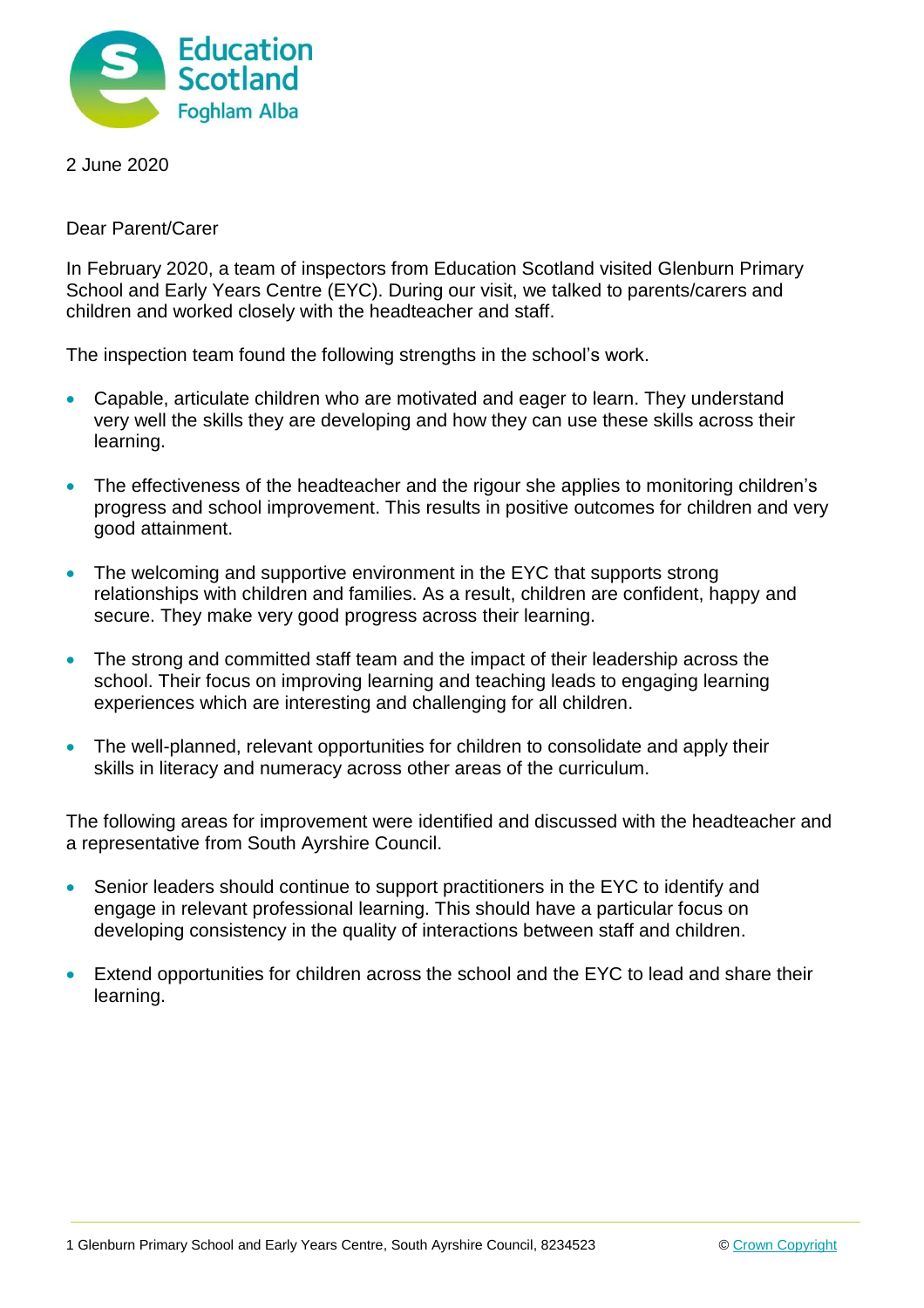

We gathered evidence to enable us to evaluate the school's work using four quality indicators from [How good is our school? \(4](https://education.gov.scot/improvement/Documents/Frameworks_SelfEvaluation/FRWK2_NIHeditHGIOS/FRWK2_HGIOS4.pdf)<sup>th</sup> edition) and [How good is our early learning and childcare?.](https://education.gov.scot/improvement/Documents/Frameworks_SelfEvaluation/FRWK1_NIHeditSelf-evaluationHGIELC/HGIOELC020316Revised.pdf) Quality indicators help schools, local authorities and inspectors to judge what is working well and what needs to be improved. Following the inspection of each school, the Scottish Government gathers details of our evaluations to keep track of how well Scottish schools are doing.

## Here are Education Scotland's evaluations for Glenburn Primary School and Nursery Class

| <b>Quality indicators for the primary stages</b>                                                                                          | <b>Evaluation</b> |
|-------------------------------------------------------------------------------------------------------------------------------------------|-------------------|
| Leadership of change                                                                                                                      | very good         |
| Learning, teaching and assessment                                                                                                         | very good         |
| <b>Raising attainment and achievement</b>                                                                                                 | very good         |
| <b>Ensuring wellbeing, equality and inclusion</b>                                                                                         | very good         |
| Descriptions of the evaluations are available from:<br>How good is our school? (4 <sup>th</sup> edition), Appendix 3: The six-point scale |                   |

| <b>Quality indicators for the nursery class</b>                                                                                      | <b>Evaluation</b> |
|--------------------------------------------------------------------------------------------------------------------------------------|-------------------|
| Leadership of change                                                                                                                 | good              |
| Learning, teaching and assessment                                                                                                    | good              |
| Securing children's progress                                                                                                         | very good         |
| Ensuring wellbeing, equality and inclusion                                                                                           | very good         |
| Descriptions of the evaluations are available from:<br>How good is our early learning and childcare? Appendix 1: The six-point scale |                   |

A more detailed document called Summarised Inspection Findings (SIF) will be available on the Education Scotland website at: [https://education.gov.scot/education-scotland/inspection](https://education.gov.scot/education-scotland/inspection-reports/reports-page/?id=2739)[reports/reports-page/?id=2739.](https://education.gov.scot/education-scotland/inspection-reports/reports-page/?id=2739)